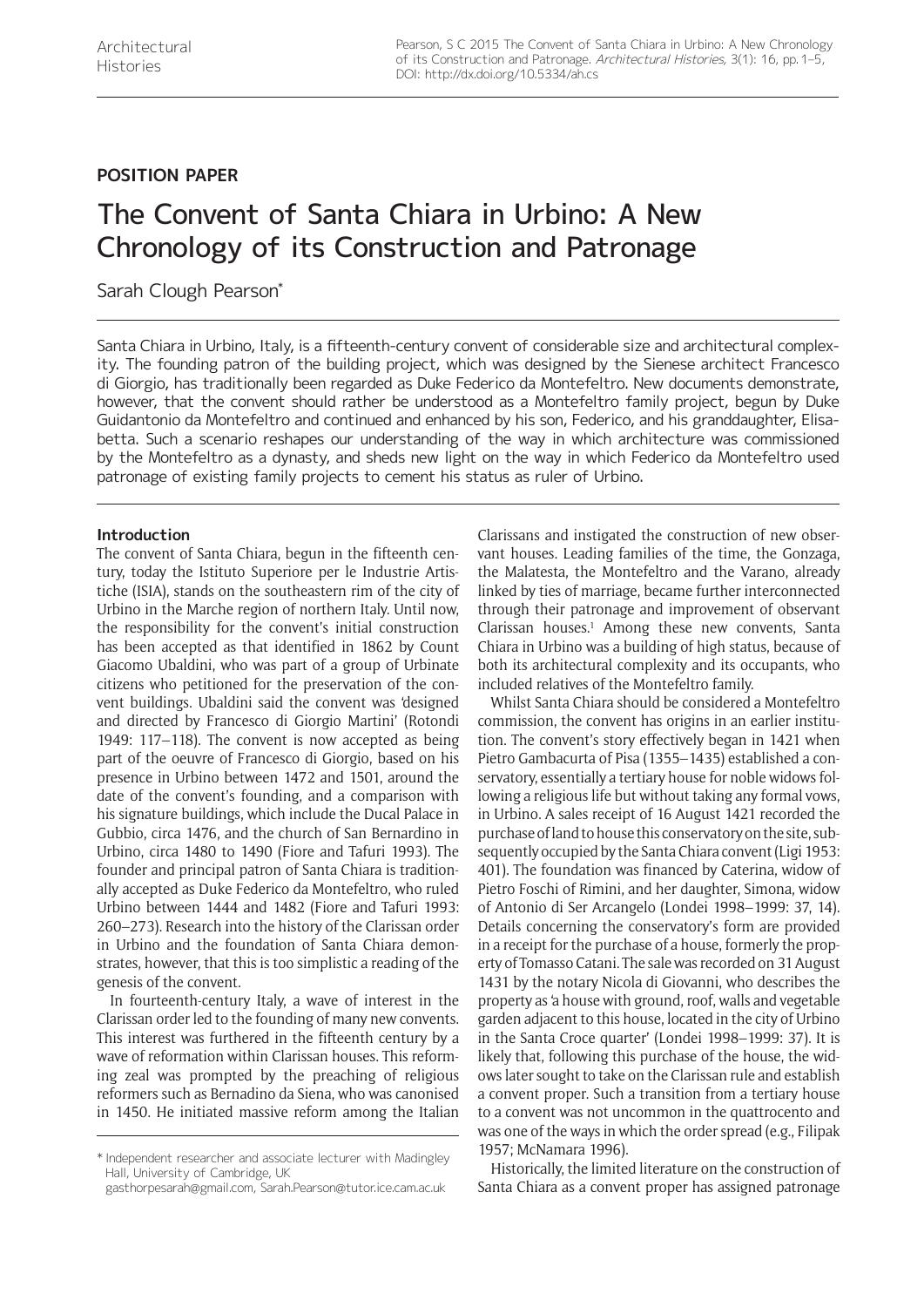to Duke Federico da Montefeltro. This assertion is supported by primary sources and the attribution of the design of the building to Francesco di Giorgio, whose presence in Urbino is first recorded in 1477 (Cantatore 1993: 412). A new examination of the historical record, however, makes clear that Federico's father, Count Guidantonio instigated planning for the construction of a new Clarissan convent in Urbino, and that the project was continued by his son Federico, and subsequently by Federico's daughter, Elisabetta. Thus, Santa Chiara should be understood as a Montefeltro family endeavour spanning three generations.

Count Guidantonio's involvement in Santa Chiara's construction history is demonstrated by two previously unpublished bulls issued by Pope Eugene IV dating from 1441 and 1442.<sup>2</sup> The 1441 bull permitted the sale of land to finance construction of a new convent of the Order of Saint Clare, whilst the 1442 Bull restates this intention and places the proposed convent under the governance of the Urbino confraternity of Santi Jacopo et Antonio. According to these sources, the convent was intended to house nuns from the existing convent of Santa Margherita in Urbino. The new building, according to the 1441 bull, provides information about what was to be a purposebuilt convent with 'a church, bell tower, gardens, dormitory, refectory, and all else necessary'.

The two bulls demonstrate clearly that Guidantonio desired to construct a Clarissan convent in Urbino, in all probability through the formalisation of the conservatory of noble widows. The bulls identify that the convent was to be located at the site known as *lo cortile* [sic]. This demonstrates a clear link between the Guidantonio project, the conservatory of widows, and Santa Chiara. The exact location of the proposed convent, that is, the area referred to in the papal bull as *lo cortile*, can be identified as the present Santa Chiara site, located on Via del Cortile, which later came to be known as Via Santa Chiara. It is also the site where the conservatory had been founded in 1421. Thus, Guidantonio sought to establish a Clarissan convent in the exact location where Federico was later instrumental in financing the construction of a Clarissan house. Guidantonio's death in 1442 seems to have brought to an end the proposed involvement of nuns from the convent of Santa Margherita in this project, but Giudantonio should nevertheless be regarded as the convent's first patron, achieving papal permission for its formalization.

After Guidantonio's death, his son Oddantonio succeeded as count and retained the position until his assassination in 1444 (Lazzari 1806: 104). No known evidence indicates that Oddantonio pursued the creation of a convent at *lo cortile* during his two-year tenure, although he did finance improvements at the neighbouring monastery of San Girolamo in 1443 (Mazzini 2000: 512).

In 1444 Federico da Montefeltro succeeded as count of Urbino.<sup>3</sup> As an older but illegitimate son, Federico was not expected to rule and had been carving out a successful career as a *condottieri* at the time of his highly unpopular younger brother's death; although his accession to power was unforeseen, there is no suggestion that his

illegitimacy was a bar to his succession. During his tenure, Federico pursued a patronage policy that continued and improved upon projects begun by his ancestors, with the exception of Oddantonio, whilst also launching new commissions to cement his position and status. This policy underlined Federico's familial links whilst also distancing him from his younger brother. In fact, several of the largest building commissions of Federico's reign were continuations of existing family projects in Urbino, including the new cathedral, which was begun by Guidantonio, as was the church and convent of San Donato, later renamed San Bernardino (Ugolini 1895: I, 90). Family projects were thus a part of Federico's overall patronage.

The first evidence of Federico's involvement at Santa Chiara is provided by notary Bartolomeo di Brugaldino di Martino. In a document of 1445, recording Federico's purchase of land for the purpose of constructing a convent building, the notary describes the land as being 'in the quarter of Santa Croce, in the locality of *lo cortile'* (Londei 1998–1999: 37, 15). This dating makes Santa Chiara one of the earliest construction projects of Federico's rule. The same document describes the piece of land in question as a vast section of hillside; its dimensions are given in some detail, and its location is described as adjoining 'the public road called the Via del Cortile' (Londei 1998–1999: 37).

Further evidence of Federico's involvement with Santa Chiara occurred in 1456 when the conservatory became a convent proper and it received the Rule of Saint Clare from Pope Calixtus III (Lazzari 1805: 118). This change in the institution's status, from conservatory to convent, resulted from Federico's petition to the pope. Federico also requested the transfer of his cousin, Elisabetta da Varano, from the Clarissan convent of Santa Maria di Monteluce in Perugia to become the convent's first abbess, but when the transfer was not immediately realised Federico obtained a papal order demanding Elisabetta's transfer (Fantozzi 1930: 366–67; Wood 1996: 239). Federico's intercession indicates the level of his interest in this particular establishment, and that he intended to strengthen the Montefeltro link to the convent by introducing family members to the community; Elisabetta was but one of these. Federico's first wife, Gentile Brancaleoni, entered the convent shortly before her death in 1457 (presumably in order to die there as an act of piety). A daughter of Federico who took the name Chiara was also placed in the convent as a nun.

The date of Santa Chiara's completion has been as indefinite as its foundation date (**Fig. 1**). A building of considerable size and architectural complexity, the convent is attributed to the Sienese architect Francesco di Giorgio Martini (1439–1501) (**Fig. 2**). The contemporary account of Vespasiano da Bisticci, a bookseller, who worked for Federico for fourteen years and was a frequent visitor to the Urbinate court until his death in 1498, refers to both the church and convent as constructed during Federico's lifetime and erroneously states that Federico was the founding patron of Santa Chiara (Da Bisticci 1892, vol. 1: 310). This evidence provides 1482 as a definite *terminus ad quem* for the church, described by Da Bisticci at that time as a complete building. He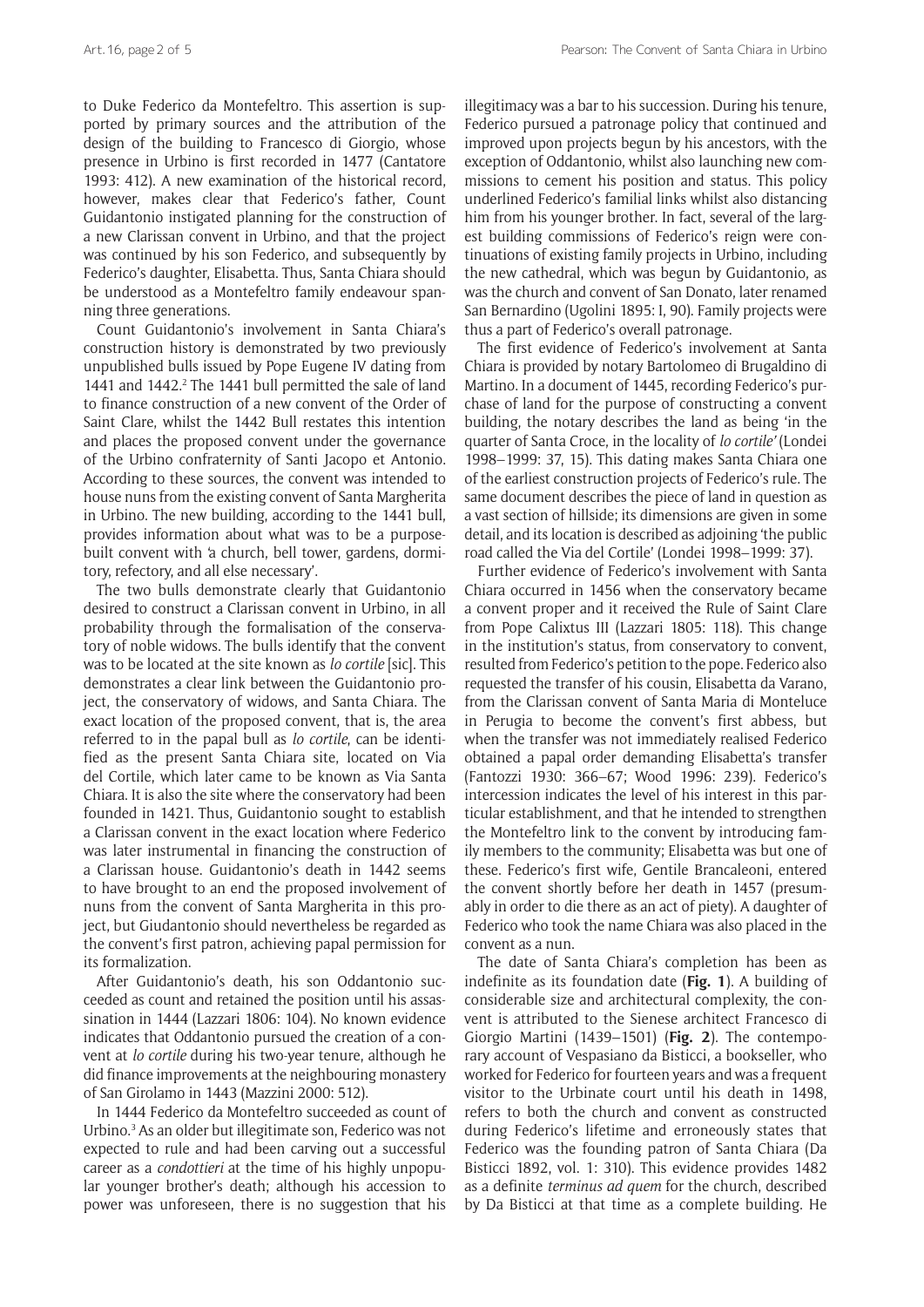

**Figure 1:** The convent of Santa Chiara, Urbino, view from the east (author's photograph).



**Figure 2:** Reconstructed plan of the Martinian design for Santa Chiara. *Ground floor*: A. Laundry; B. Drying room. *First floor*: C. Refectory; D. Kitchen; E. Church and choir; F. Unfinished section of cloister. *Second floor*: G. Area for cells; H. Dormitory (author).

also refers to the convent but, given the building's history, it is probable that the convent, whilst established, was still under construction, not only in 1482 when the church was supposedly completed, but even at the time of Federico's death.

The family tradition of patronage of the convent of Santa Chiara was continued by Elisabetta Feltria, Federico's daughter. In 1482, she entered the convent following the deaths of both her father and her husband, Roberto Malatesta (Mazzanti 1993: 153). In a document of 26 January 1494 the notary Antonio Vanni recorded Elisabetta's profession as nun, when she took the name Suor Chiara and designated her brother, Guidobaldo, duke of Urbino, to dispose of all her property, with the assets dedicated to the convent's construction (Londei 1998– 1999: 37). The document reinforces the degree to which Santa Chiara was associated with the Montefeltro family: with her profession at the convent, Elisabetta, daughter of Federico, joined Elisabetta, her second cousin, while also establishing a patronage connection between the house and her brother, Guidobaldo.

In a letter of 23 January 1566, from the courtier Giancarlo Gianni to Duke Guidobaldo II, who ruled the city of Urbino between 1538 and 1574, the author confirms Elisabetta's involvement with Santa Chiara, recording that she retired there 'to live a religious and holy life in that beautiful monastery which she constructed at her expense' (Colucci 1794: 81). The gift of Elisabetta's dowry was valued at 12,000 florins — a considerable sum — and it would have contributed significantly to the convent's completion (Dennistoun 1909: 209).

Francesco di Giorgio did not die until 1501, so his last years coincided with Elisabetta's early years at Santa Chiara, and Elisabetta most probably funded continued construction of the convent according to the Martinian design after Federico's death in 1482. Alternative scenarios are chronologically possible but unlikely. For example, the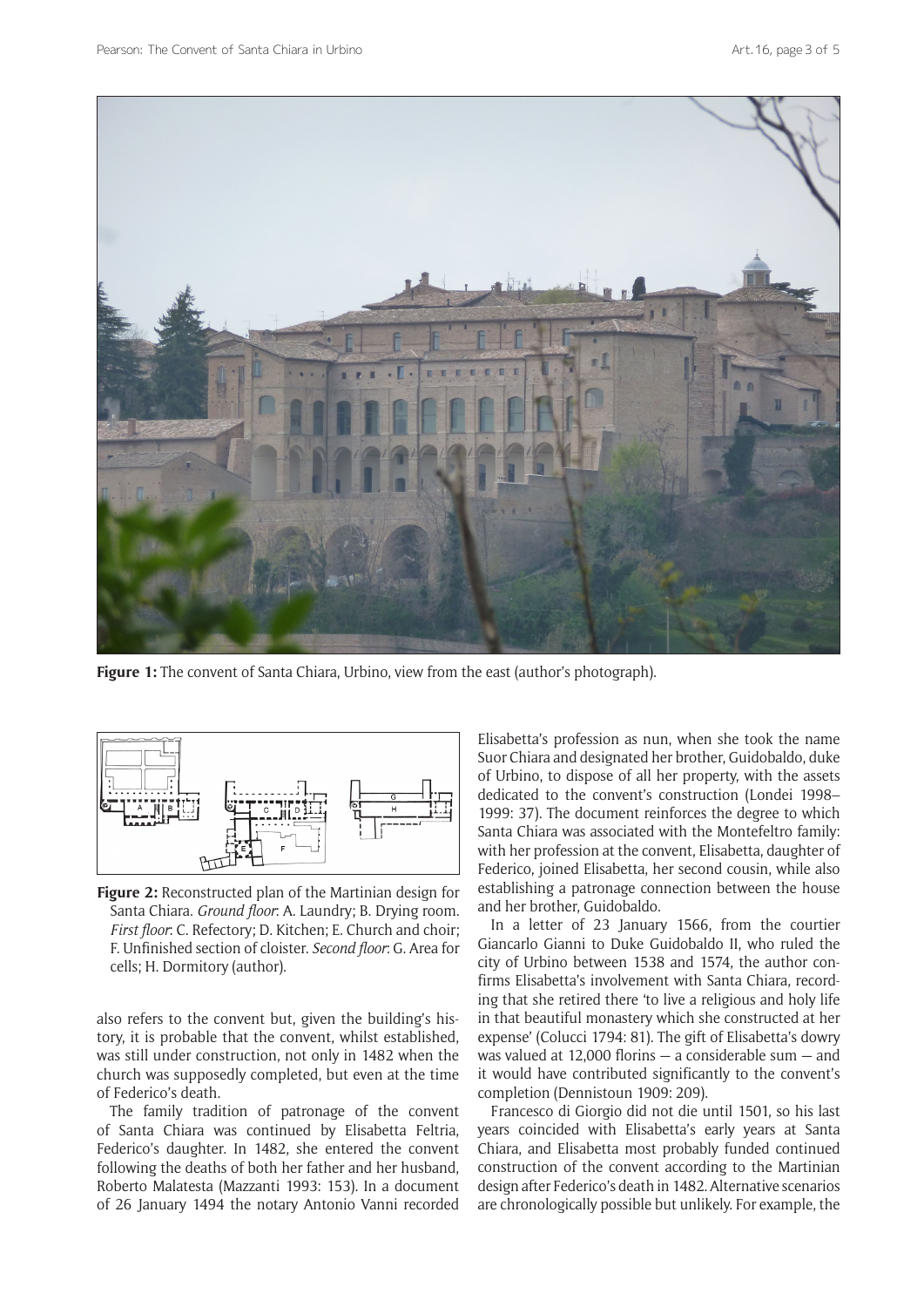convent funded by Federico could have been destroyed to make way for a new one commissioned by Elisabetta from Francesco di Giorgio after 1482, but this would have been inconsistent with other building projects commissioned by Federico from Francesco di Giorgio, which were continued after Federico's death, such as the church and convent of San Bernardino in Urbino (Burns 1993: 230). The most likely scenario is that Elisabetta followed an existing tradition of Montefeltro family patronage by continuing to finance her father's commission of Francesco di Giorgio. In so doing she provided significant financial input to the construction of Santa Chiara.

As a wealthy widow and nun, Elisabetta was in a position to exert maximum control of her income, and with her gift of 12,000 florins to the convent, she should be regarded as a significant female patron of the era, and one of Santa Chiara's key patrons. Francesco di Giorgio's design for Santa Chiara was large and complex, and therefore expensive. It is highly probable that without Elisabetta's financial support, the convent's construction would have stopped long before it did. Her role was acknowledged in Fuschino Brancaleone's late sixteenth-century history of Urbino, which included a description of Santa Chiara that emphasised the institution's exceptional quality, assigning responsibility for its construction jointly to Elisabetta and Federico:

Much of the church, like the attached monastery, [is] an admirable structure and splendid artifice; one could not find its equal in all of Italy, [and this] is due to the munificence of Duke Federico and of the illustrious Lady Elisabetta his daughter, already a nun in the same monastery. (Ligi 1953: 402)

Despite Elisabetta's generous support, convent construction remained incomplete in the seventeenth century, as indicated in a previously unpublished letter of 9 June 1613, from the abbess of Santa Chiara to Duke Francesco Maria II of Urbino, the son of Duke Guidobaldo II. The abbess complained, 'We remain without a part of the monastery', and she implied that the situation affected the nuns' enclosure, observing that an adjoining property overlooked parts of the convent, including 'all of the cloister, where there is the well from which we take water', as well as 'the cells where the nuns live, particularly where the Mistress of the Novices lives' (ASF Ducato di Urbino Cl.1 Div.G CCLIV 586). The convent was never completed in accordance with Francesco di Giorgio's design, and as this letter indicates, even over a hundred years after its inception, it remained partially incomplete.

## **Conclusion**

The new documents pertaining to Santa Chiara's development clearly refute the longstanding understanding that Federico da Montefeltro was the convent's founder and patron. Instead, it has been demonstrated that Santa Chiara should be understood as a Montefeltro family project. It was conceived by Count Guidantonio da Montefeltro, continued by his son, Federico, and then by his

granddaughter, Elisabetta, who emerged as a significant female patron. While Guidantonio decided fundamental details, such as the convent's location and religious order, continuation of the project was one of Federico's earliest architectural ventures on becoming count. The convent's final form is based on the work of Francesco di Giorgio Martini. The newly discovered documents help to clarify the structure's early history, including its patrons, the choice of site and the religious order that would occupy it.

### **Competing Interests**

The author declares that they have no competing interests.

#### **Notes**

- <sup>1</sup> These convents include Santa Chiara in Naples, San Paolo in San Miniato (Pisa), Corpus Domini in Mantua, Santa Lucia in Foligno and Santa Chiara in Urbino.
- <sup>2</sup> ASV: 267, Reg. lat. t. 379 f. 26, and 288–289, Reg. lat. t. 387 f. 239v. The two bulls have not previously been published in connection with the early history of the Santa Chiara project.
- <sup>3</sup> Whilst it has been suggested that Federico may have played a role in Oddantonio's death, there is as yet no documentary evidence to support this assertion.

#### **References**

**Archivio di Stato Firenze (ASF)** Ducato di Urbino VIII.

- **Archivio Segreto Vaticano (ASV)** Bullarum Francescanum, Nova Series, 1431–1455.
- **Cantatore, F** 1993 Biografia cronologica di Francesco di Giorgio architetto. In: Fiore, F P, & Tafuri, M (eds.) *Francesco di Giorgio Architetto*. Milan: Electa. pp. 412–413.
- **Colucci, G** 1794 *Delle antichità picene*, Vol. XXI. Fermo: Paccaroni.
- **Da Bisticci, V** 1892 *Vite di uomini illustri del secolo 15*. Ed. by L. Frati. Bologna: Romagnoli-Dall'Acqua.
- **Dennistoun, J** 1909 *Memoirs of the Dukes of Urbino: Illustrating the Arms, Arts and Literature of Italy, 1440–1630*. Vol. 1. London: Lane.
- **Fantozzi, A** 1930 *La riforma osservante dei monasteri delle Clarisse nell'Italia centrale*. Archivium Franciscanum Historicum, 23. Florence/Quaracchi: Collegii s. Bonaventurae.
- **Filipiak, M A** 1957 The Plans of the Poor Clares' Convents in Central Italy From the Thirteenth Century Through the Fifteenth Century. Unpublished thesis (PhD), University of Michigan.
- **Fiore, F P,** and **Tafuri, M** (eds.) 1993 Il monastero e la chiesa di Santa Chiara a Urbino. In: *Francesco di Giorgio Architetetto*. Milan: Electa. pp. 260–273.
- **Lazzari, A** 1806 *De' vescovi di Urbino*. Urbino.
- **Ligi, B** 1953 *Memorie ecclesiastiche di Urbino*. Rome: Stabilimento Tipografico Ed. Urbinate.
- **Londei, E F** 1998–1999 Progetti di Francesco di Giorgio per il monastero di Santa Chiara in Urbino*. Annali di Architettura* 10–11: 22–42.
- **Mazzini, F** 2000 *Mattioni e Pietre di Urbino*. 3rd ed. Urbino: Argalia Editore.